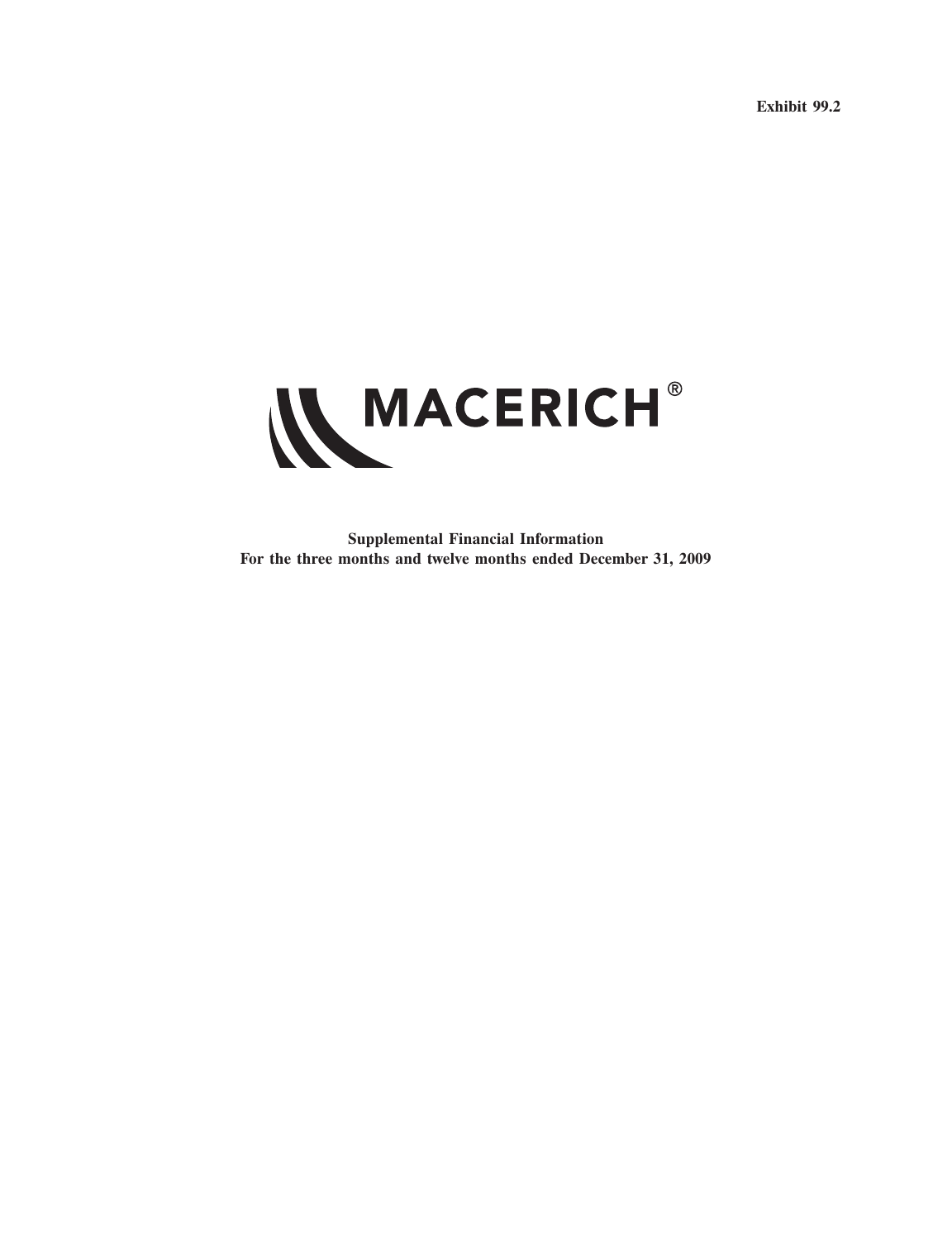### **Supplemental Financial and Operating Information**

### **Table of Contents**

All information included in this supplemental financial package is unaudited, unless otherwise indicated.

|                                               | Page No.  |
|-----------------------------------------------|-----------|
|                                               | $1 - 3$   |
|                                               |           |
| Capital information and market capitalization | 2         |
|                                               | 3         |
|                                               | $4 - 5$   |
|                                               | 4         |
|                                               | 5         |
|                                               | $6-9$     |
|                                               | 6         |
|                                               |           |
|                                               | 8         |
|                                               | 9         |
|                                               | $10 - 13$ |
|                                               | 10        |
|                                               | 11        |
|                                               | 12-13     |
|                                               | 14        |

This supplemental financial information should be read in connection with the Company's fourth quarter 2009 earnings announcement (included as Exhibit 99.1 of the Company's Current Report on 8-K, event date February 11, 2010) as certain disclosures, definitions and reconciliations in such announcement have not been included in this supplemental financial information.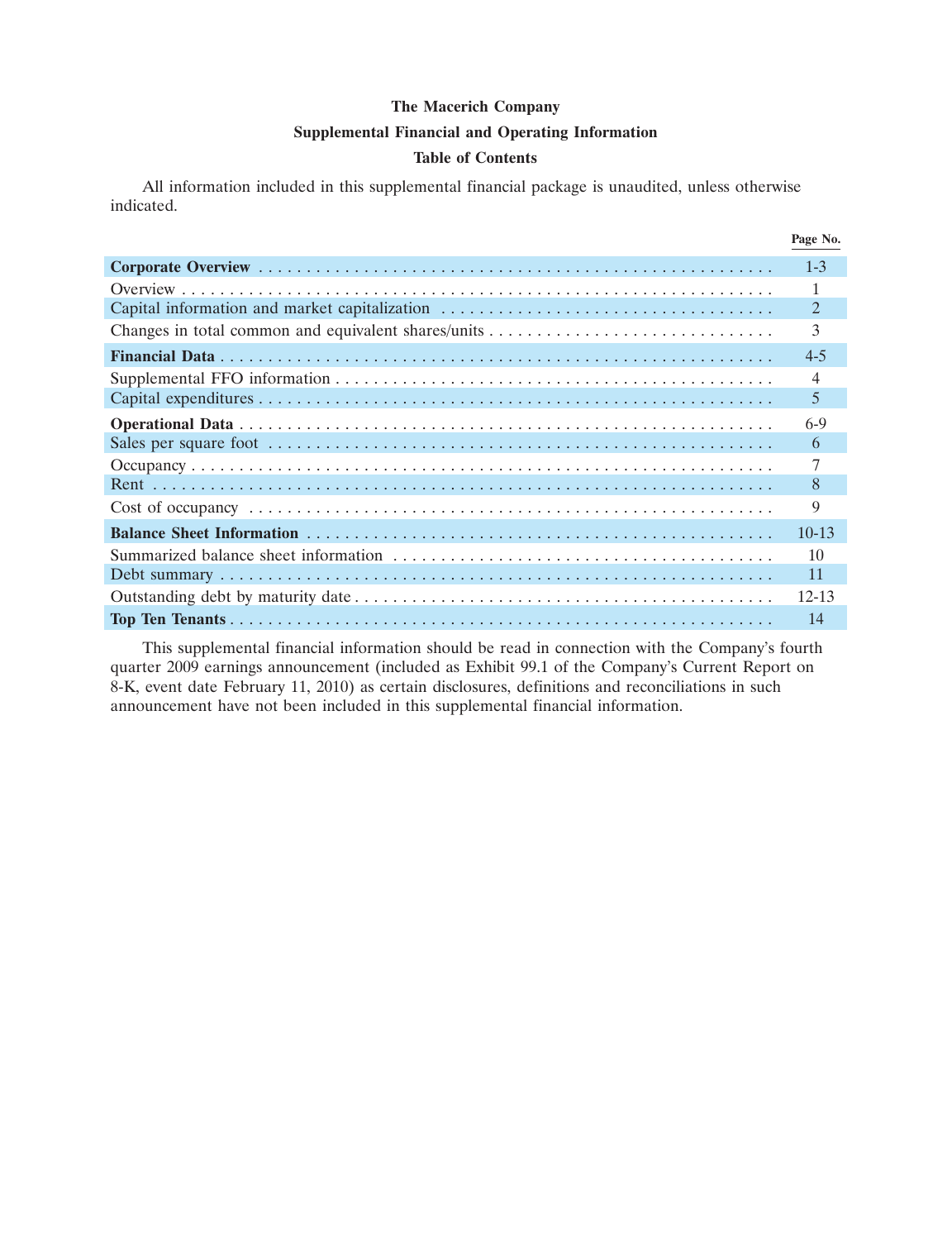#### **Supplemental Financial and Operating Information**

#### **Overview**

The Macerich Company (the ''Company'') is involved in the acquisition, ownership, development, redevelopment, management and leasing of regional and community shopping centers located throughout the United States. The Company is the sole general partner of, and owns a majority of the ownership interests in, The Macerich Partnership, L.P., a Delaware limited partnership (the ''Operating Partnership'').

As of December 31, 2009, the Operating Partnership owned or had an ownership interest in 72 regional malls and 14 community shopping centers aggregating approximately 75 million square feet of gross leasable area (''GLA''). These 86 regional malls and community shopping centers are referred to hereinafter as the "Centers", unless the context requires otherwise.

The Company is a self-administered and self-managed real estate investment trust (''REIT'') and conducts all of its operations through the Operating Partnership and the Company's management companies (collectively, the ''Management Companies'').

All references to the Company in this Exhibit include the Company, those entities owned or controlled by the Company and predecessors of the Company, unless the context indicates otherwise.

This document contains information that constitutes forward-looking statements and includes information regarding expectations regarding the Company's refinancing, development, redevelopment and expansion activities. Stockholders are cautioned that any such forward-looking statements are not guarantees of future performance and involve risks, uncertainties and other factors that may cause actual results, performance or achievements of the Company to vary materially from those anticipated, expected or projected. Such factors include, among others, general industry, economic and business conditions; adverse changes in the real estate markets, including the liquidity of real estate investments; and risks of real estate development, redevelopment, and expansion, including availability, terms and cost of financing, construction delays, environmental and safety requirements, budget overruns, sunk costs and lease-up. Real estate development, redevelopment and expansion activities are also subject to risks relating to the inability to obtain, or delays in obtaining, all necessary zoning, land-use, building, and occupancy and other required governmental permits and authorizations and governmental actions and initiatives (including legislative and regulatory changes) as well as terrorist activities which could adversely affect all of the above factors. Furthermore, occupancy rates and rents at a newly completed property may not be sufficient to make the property profitable. The reader is directed to the Company's various filings with the Securities and Exchange Commission, including the Annual Report on Form 10-K for the year ended December 31, 2008 and the Quarterly Reports on Form 10-Q, for a discussion of such risks and uncertainties, which discussion is incorporated herein by reference. The Company does not intend, and undertakes no obligation, to update any forward-looking information to reflect events or circumstances after the date of this document or to reflect the occurrence of unanticipated events unless required by law to do so.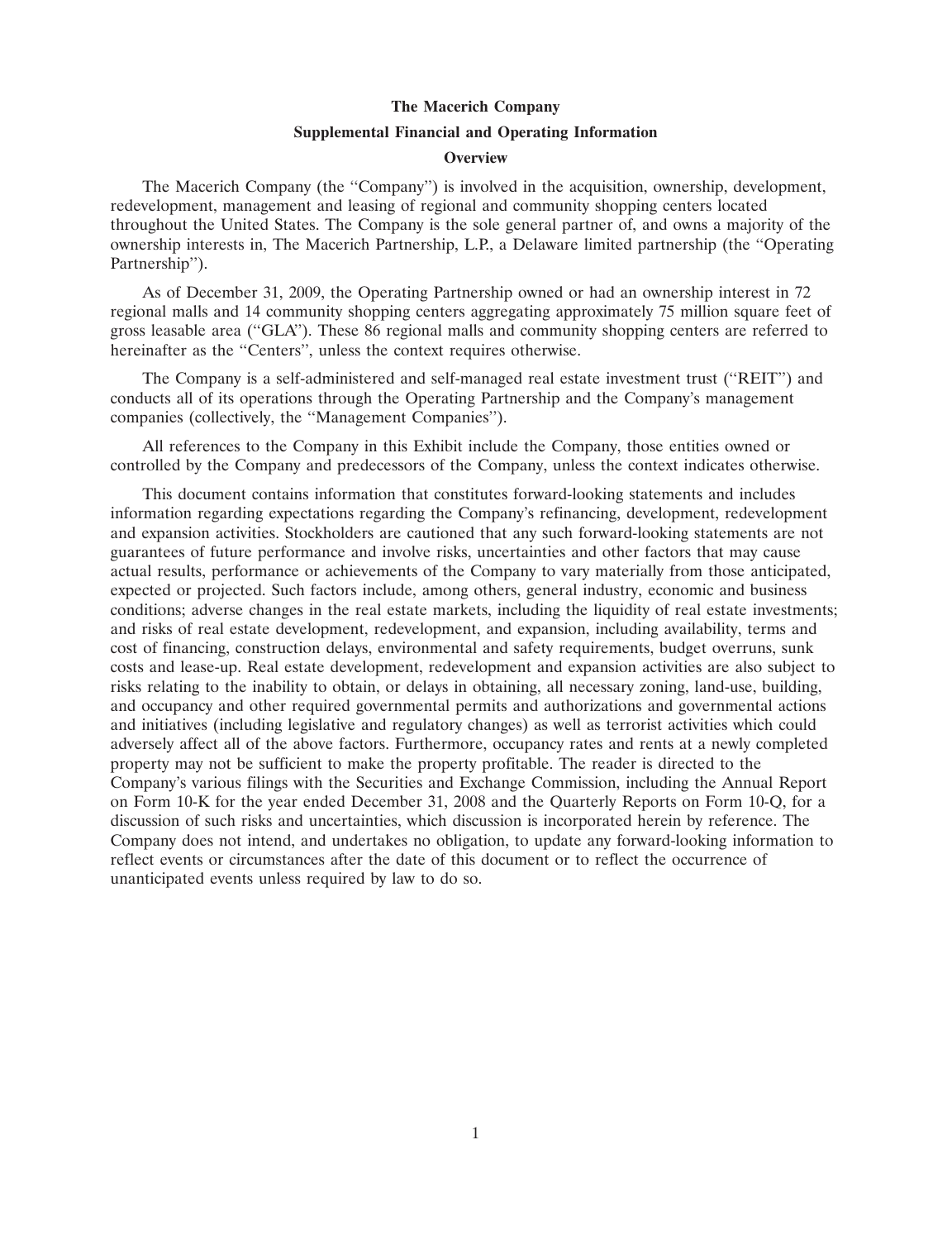# **Supplemental Financial and Operating Information (unaudited)**

# **Capital Information and Market Capitalization**

|                                                                                      | <b>Period Ended</b> |              |               |                                            |     |              |
|--------------------------------------------------------------------------------------|---------------------|--------------|---------------|--------------------------------------------|-----|--------------|
|                                                                                      | 12/31/2009          |              | 12/31/2008    |                                            |     | 12/31/2007   |
|                                                                                      |                     |              |               | dollars in thousands except per share data |     |              |
| Closing common stock price per share $\dots \dots \dots \dots$                       | \$                  | 35.95        | $\mathbf{\$}$ | 18.16                                      | \$. | 71.06        |
| 52 week high $\ldots \ldots \ldots \ldots \ldots \ldots \ldots \ldots \ldots \ldots$ | \$                  | 38.22        | \$            | 76.50                                      | \$  | 103.59       |
|                                                                                      | \$                  | 5.45         | \$            | 8.31                                       | \$  | 69.44        |
| Shares outstanding at end of period                                                  |                     |              |               |                                            |     |              |
| Class A participating convertible preferred units                                    |                     |              |               |                                            |     | 2,855,393    |
| Class A non-participating convertible preferred units                                |                     | 205,757      |               | 193,164                                    |     | 219,828      |
| Series A cumulative convertible redeemable preferred                                 |                     |              |               |                                            |     |              |
|                                                                                      |                     |              |               |                                            |     | 3,067,131    |
| Common shares and partnership units                                                  |                     | 108,658,421  |               | 88,529,334                                 |     | 84,864,600   |
| Total common and equivalent shares/units outstanding                                 |                     | 108,864,178  |               | 88,722,498                                 |     | 91,006,952   |
| Portfolio capitalization data                                                        |                     |              |               |                                            |     |              |
| Total portfolio debt, including joint ventures at pro rata                           | <sup>S</sup>        | 6,563,706    |               | \$7,926,241                                |     | \$7,507,559  |
|                                                                                      |                     | 3,913,667    |               | 1,611,201                                  |     | 6,466,954    |
|                                                                                      |                     | \$10,477,373 |               | \$9,537,442                                |     | \$13,974,513 |
| Floating rate debt as a percentage of total debt $\dots\dots\dots$                   |                     | $16.0\%$     |               | 21.9%                                      |     | 14.8%        |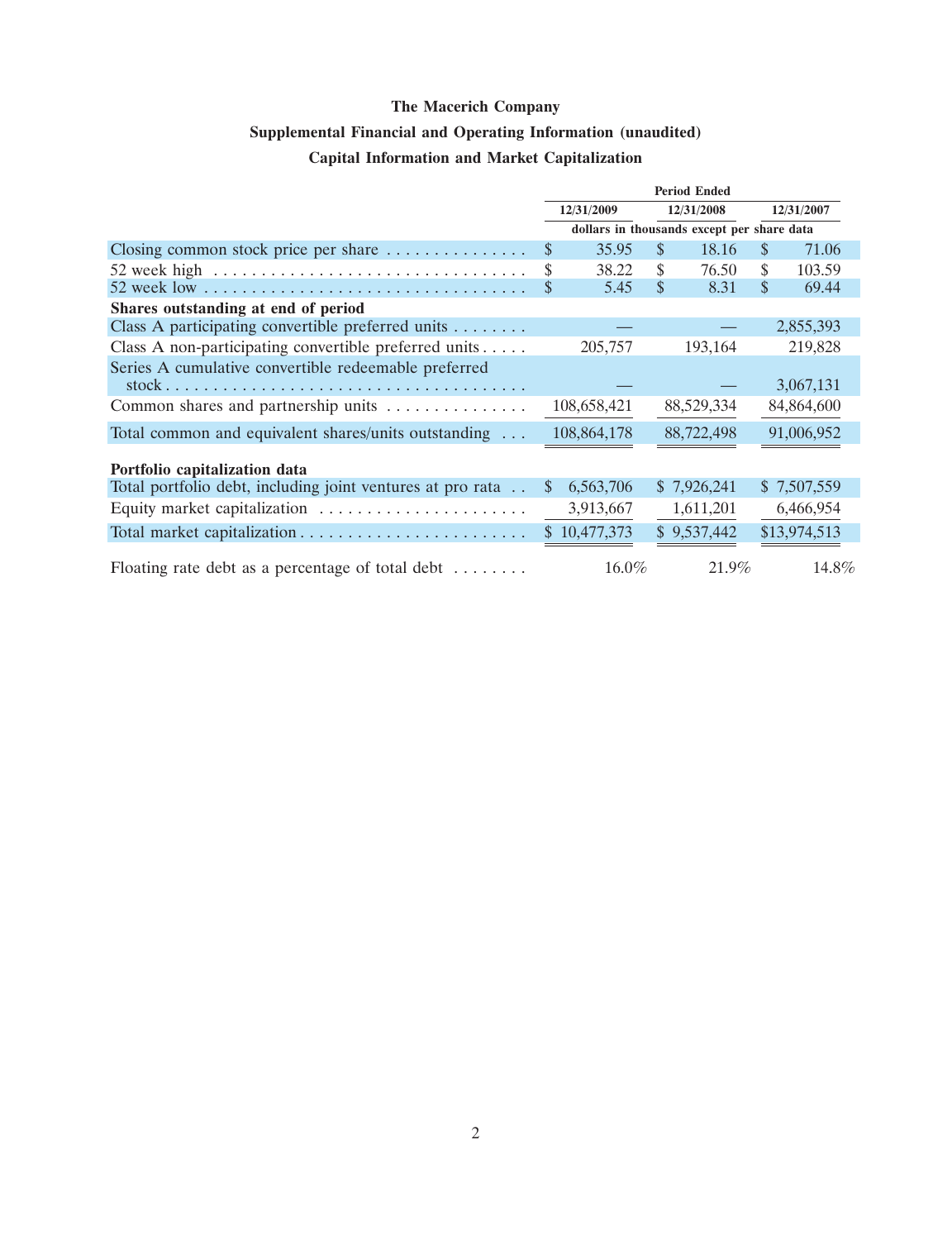# **Supplemental Financial and Operating Information (unaudited) Changes in Total Common and Equivalent Shares/Units**

|                                                                                                                                                                                | Partnership<br><b>Units</b> | Company<br>Common<br><b>Shares</b> | <b>Class A</b><br><b>Non-Participating</b><br>Convertible<br><b>Preferred Units</b><br>("NPCPUs") | <b>Total</b><br>Common<br>and<br>Equivalent<br>Shares/<br>Units |
|--------------------------------------------------------------------------------------------------------------------------------------------------------------------------------|-----------------------------|------------------------------------|---------------------------------------------------------------------------------------------------|-----------------------------------------------------------------|
| Balance as of December 31, $2008$                                                                                                                                              | 11,645,700                  | 76,883,634                         | 193,164                                                                                           | 88,722,498                                                      |
| Issuance of stock/partnership units from stock option<br>exercises, restricted stock issuance or other share- or                                                               | 46,410                      | 148,533                            |                                                                                                   | 194,943                                                         |
| Balance as of March 31, 2009                                                                                                                                                   | 11,692,110                  | 77,032,167                         | 193,164                                                                                           | 88,917,441                                                      |
| Conversion of partnership units to cash                                                                                                                                        | (11,000)                    |                                    |                                                                                                   | (11,000)                                                        |
| Issuance of stock/partnership units from stock<br>dividends, stock option exercises, restricted stock<br>issuance or other share- or unit-based plans                          | 165,901                     | 2,283,235                          | 5,218                                                                                             | 2,454,354                                                       |
| Balance as of June 30, 2009                                                                                                                                                    | 11,847,011                  | 79,315,402                         | 198,382                                                                                           | 91,360,795                                                      |
| Conversion of partnership units to cash $\dots \dots \dots$                                                                                                                    | (4,100)                     |                                    |                                                                                                   | (4,100)                                                         |
| Issuance of stock/partnership units from stock<br>dividends, stock option exercises, restricted stock<br>issuance or other share- or unit-based plans                          | 72,776                      | 1,661,373                          | 3,756                                                                                             | 1,737,905                                                       |
| Balance as of September 30, 2009                                                                                                                                               | 11,915,687                  | 80,976,775                         | 202,138                                                                                           | 93,094,600                                                      |
| Conversion of partnership units to common shares                                                                                                                               | (13,888)                    | 14,340                             |                                                                                                   | 452                                                             |
| Conversion of partnership units to cash                                                                                                                                        | (7,268)                     |                                    |                                                                                                   | (7,268)                                                         |
| Common Stock Offering<br>Issuance of stock/partnership units from stock<br>dividends, stock option exercises, restricted stock<br>issuance or other share- or unit-based plans | 96,200                      | 13,800,000<br>1,876,575            | 3,619                                                                                             | 13,800,000<br>1,976,394                                         |
| Balance as of December 31, 2009 $\dots \dots \dots \dots$                                                                                                                      | 11,990,731                  | 96,667,690                         | 205,757                                                                                           | 108,864,178                                                     |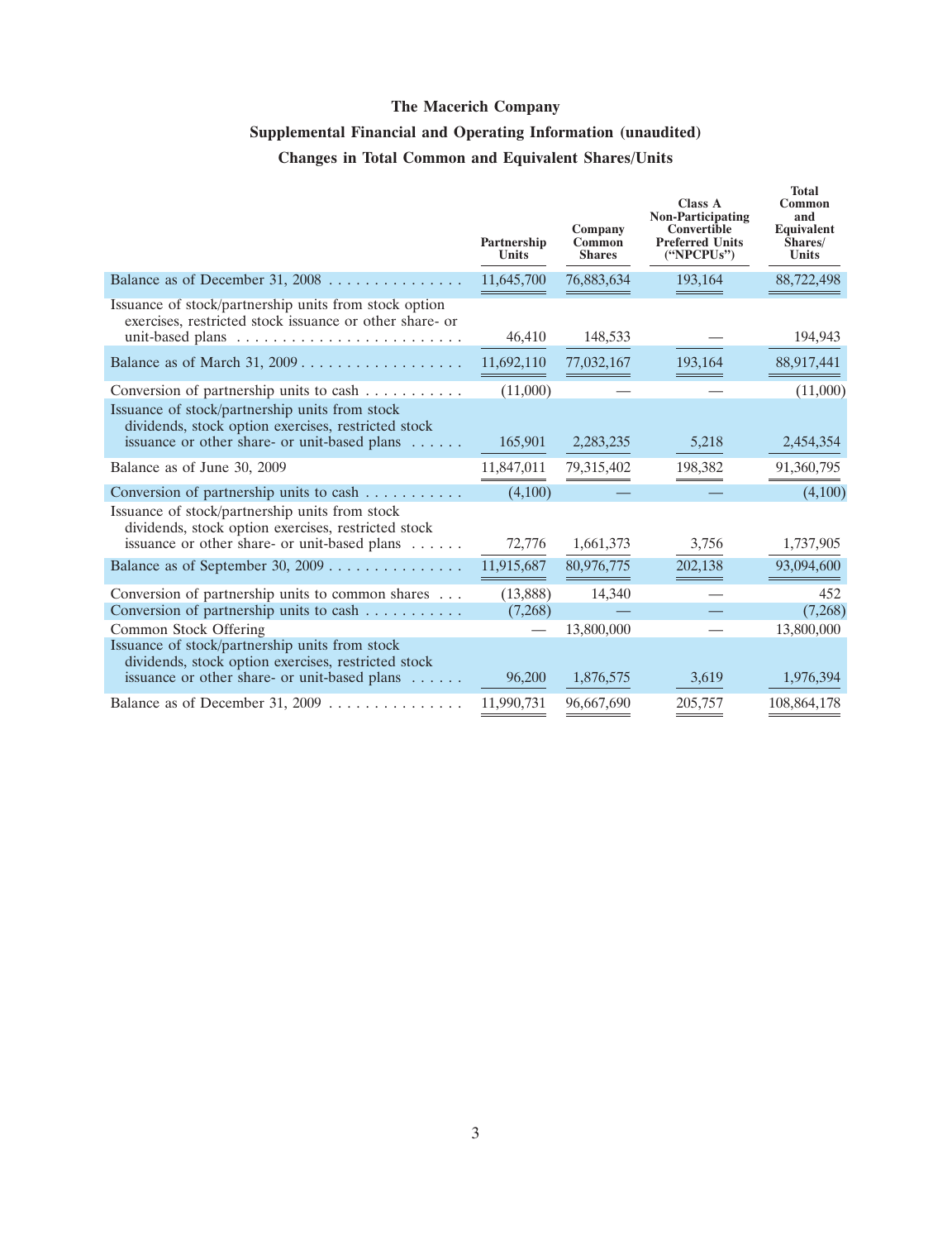# **Supplemental Financial and Operating Information (unaudited) Supplemental Funds from Operations (''FFO'') Information(a)**

|                                                                               |         |                                            | As of December 31, |                                                    |
|-------------------------------------------------------------------------------|---------|--------------------------------------------|--------------------|----------------------------------------------------|
|                                                                               |         |                                            | 2009               | 2008                                               |
|                                                                               |         |                                            | \$67.9             | \$66.3\$                                           |
|                                                                               |         | For the Three Months Ended<br>December 31, |                    | <b>For the Twelve Months Ended</b><br>December 31, |
|                                                                               | 2009    | 2008                                       | 2009               | 2008                                               |
|                                                                               |         | dollars in millions                        |                    |                                                    |
| Lease termination fees                                                        | \$7.5   | \$3.6                                      | \$21.8             | \$12.4                                             |
| Straight line rental income                                                   | \$3.5   | \$0.9                                      | \$10.7             | \$8.7                                              |
| Gain on sales of undepreciated<br>$assets \ldots \ldots \ldots \ldots \ldots$ | \$1.3   | \$0.3                                      | \$4.6              | \$3.8                                              |
| Amortization of acquired above-<br>and below-market leases                    | \$3.3   | \$14.2                                     | \$13.7             | \$27.4                                             |
| Amortization of debt premiums/<br>$(discounts)(b) \ldots \ldots \ldots$       | \$(0.6) | \$(0.3)                                    | \$0.1              | \$(2.7)                                            |
| Interest capitalized                                                          | \$7.1   | \$ 8.3                                     | \$26.4             | \$37.0                                             |

(a) All joint venture amounts included at pro rata.

(b) Reflects the Company's adoption of a new accounting pronouncement on convertible debt on January 1, 2009.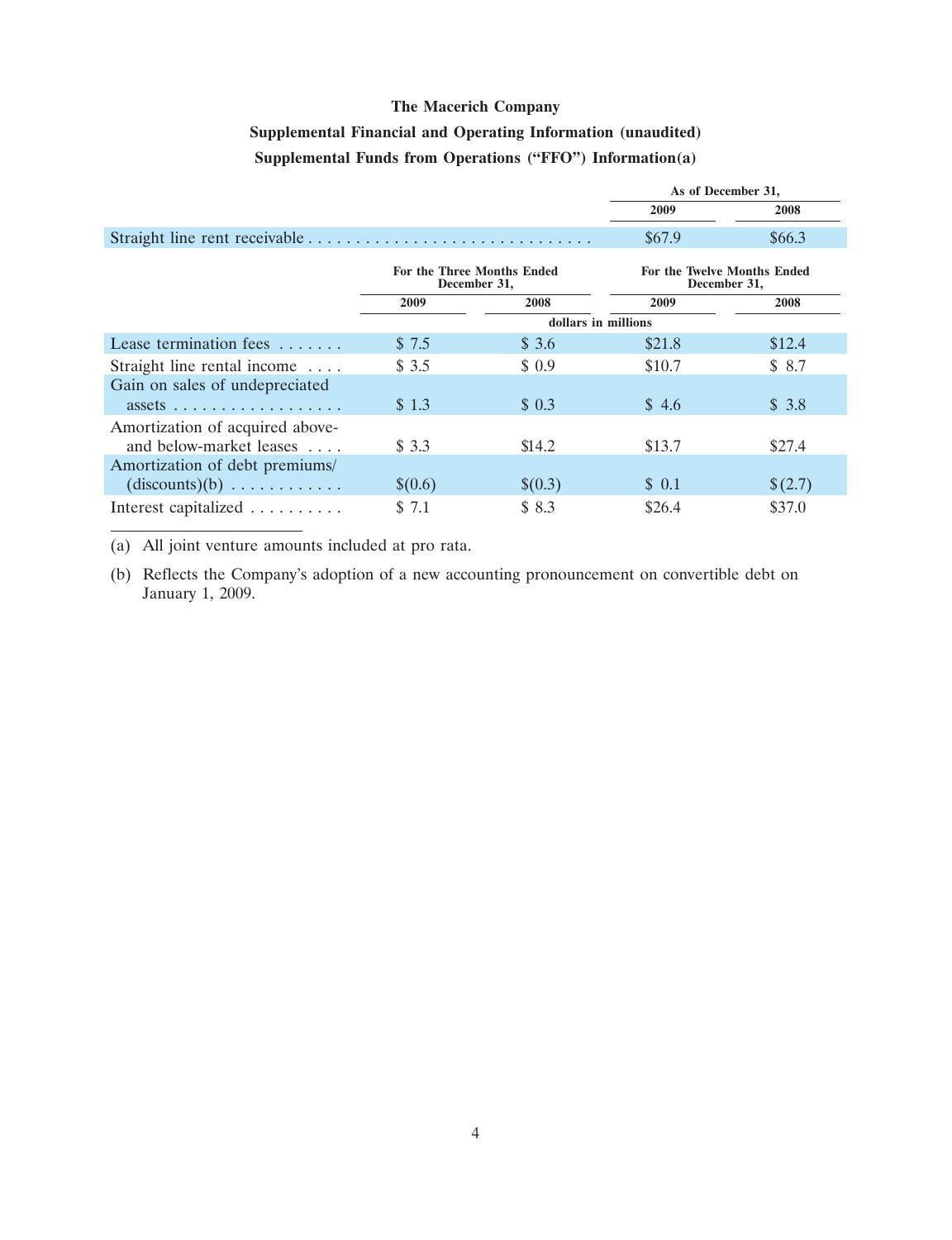### **Supplemental Financial and Operating Information (unaudited)**

### **Capital Expenditures**

|                                                      | <b>Year Ended</b><br>12/31/2009 | <b>Year Ended</b><br>12/31/2008 | <b>Year Ended</b><br>12/31/2007 |
|------------------------------------------------------|---------------------------------|---------------------------------|---------------------------------|
|                                                      | dollars in millions             |                                 |                                 |
| <b>Consolidated Centers</b>                          |                                 |                                 |                                 |
|                                                      | \$11.0                          | \$ 87.5                         | S.<br>387.9                     |
| Development, redevelopment and expansions of Centers | 216.6                           | 446.1                           | 545.9                           |
| Renovations of Centers                               | 9.6                             | 8.5                             | 31.1                            |
|                                                      | 10.8                            | 14.7                            | 28.0                            |
|                                                      | 20.0                            | 22.3                            | 21.6                            |
| <b>Total</b>                                         | \$268.0                         | \$579.1                         | \$1,014.5                       |
| Unconsolidated Joint Venture Centers(a)              |                                 |                                 |                                 |
|                                                      | $\mathbf{s}$<br>- 5.4           | \$294.4                         | $\mathbf{\$}$<br>24.8           |
| Development, redevelopment and expansions of Centers | 57.0                            | 60.8                            | 33.5                            |
|                                                      | 4.2                             | 3.1                             | 10.5                            |
|                                                      | 5.1                             | 13.8                            | 15.1                            |
|                                                      | 3.8                             | 5.0                             | 4.2                             |
| Total                                                | \$75.5                          | \$377.1                         | \$<br>88.1                      |

(a) All joint venture amounts at pro rata.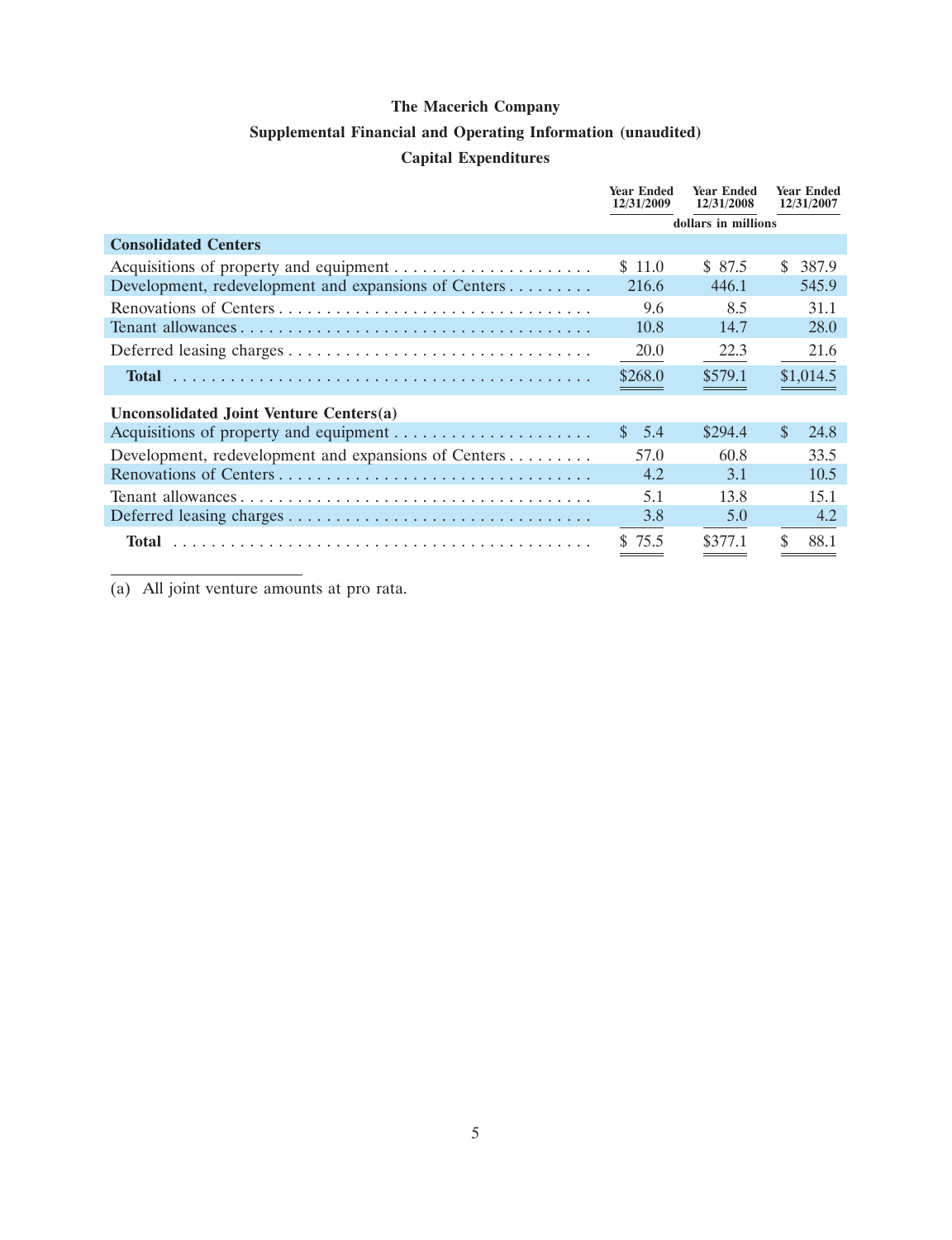# **Supplemental Financial and Operating Information (unaudited)**

### **Sales Per Square Foot(a)**

|                 | <b>Consolidated</b><br><b>Centers</b> | <b>Unconsolidated</b><br>Joint Venture<br><b>Centers</b> | <b>Total</b><br><b>Centers</b> |
|-----------------|---------------------------------------|----------------------------------------------------------|--------------------------------|
| $12/31/2009$    | \$368                                 | \$440                                                    | \$407                          |
| $12/31/2008$    | \$420                                 | \$460                                                    | \$441                          |
| $12/31/2007(b)$ | \$448                                 | \$486                                                    | \$467                          |

(a) Sales are based on reports by retailers leasing mall and freestanding stores for the trailing 12 months for tenants which have occupied such stores for a minimum of 12 months. Sales per square foot are based on tenants 10,000 square feet and under for regional malls.

(b) Sales per square foot were \$467 after giving effect to the Rochester Redemption, including The Shops at North Bridge and excluding the Community/Specialty Centers.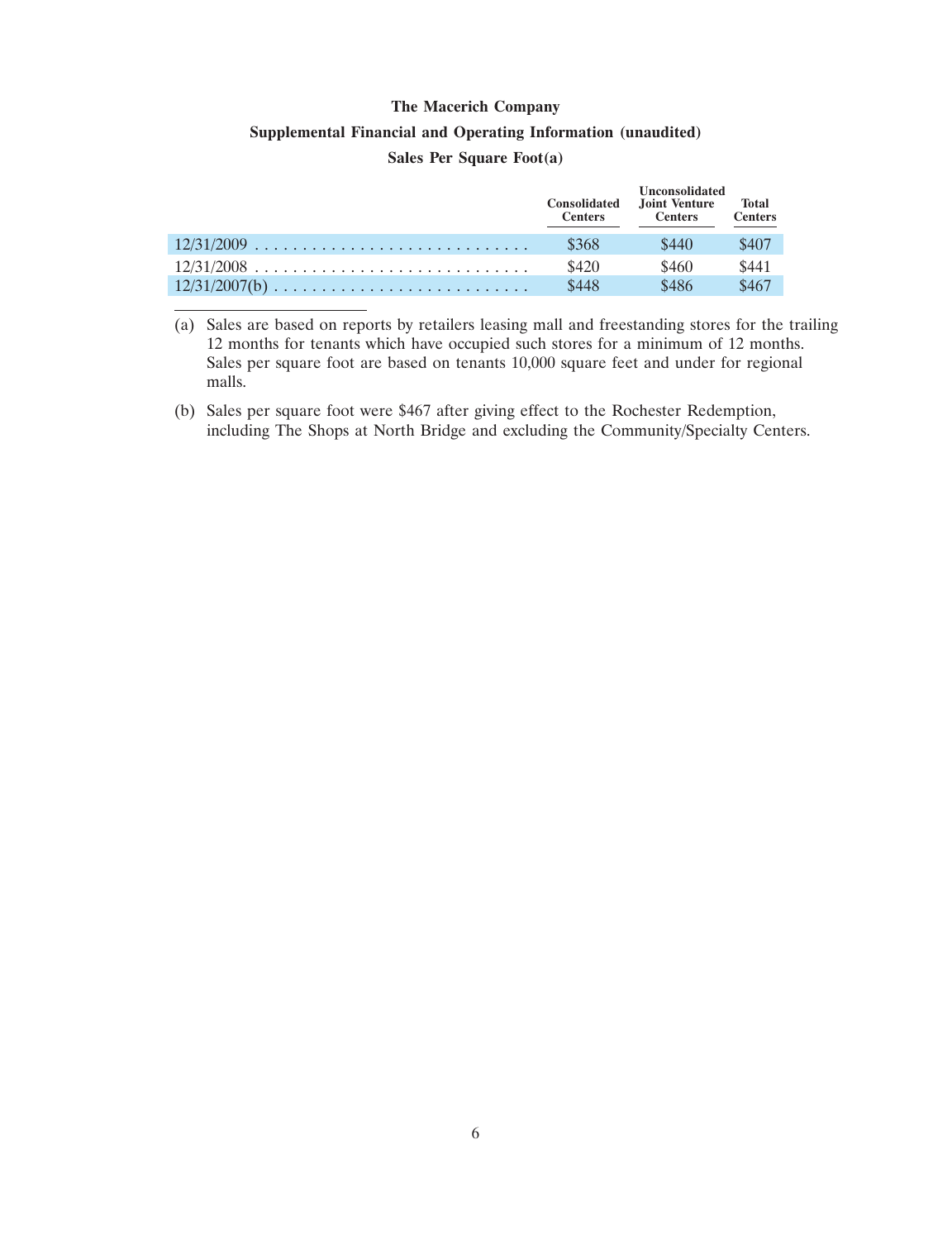### **Supplemental Financial and Operating Information (unaudited)**

### **Occupancy**

| <b>Period Ended</b> | <b>Consolidated</b><br><b>Centers</b><br><b>Regional</b><br>Malls(a) | <b>Unconsolidated</b><br>Joint Venture<br><b>Centers</b><br>Regional<br>Malls(a) | <b>Total</b><br>Regional<br>Malls(a) |
|---------------------|----------------------------------------------------------------------|----------------------------------------------------------------------------------|--------------------------------------|
| 12/31/2009          | $91.2\%$                                                             | $91.3\%$                                                                         | 91.3%                                |
| 12/31/2008          | 91.6%                                                                | 92.8%                                                                            | 92.3%                                |
| 12/31/2007          | 92.8%                                                                | $93.3\%$                                                                         | 93.1%                                |

| <b>Period Ended</b> | <b>Consolidated</b><br>Centers(b) | <b>Unconsolidated</b><br>Joint Venture<br>Centers(b) | <b>Total</b><br>Centers(b) |
|---------------------|-----------------------------------|------------------------------------------------------|----------------------------|
| $12/31/2009$        | $90.7\%$                          | $91.4\%$                                             | $91.1\%$                   |
| $12/31/2008$        | $91.3\%$                          | $931\%$                                              | $92.3\%$                   |
| $12/31/2007$        | $92.8\%$                          | $94.0\%$                                             | $93.5\%$                   |

(a) Only includes regional malls. Occupancy data excludes space under development and redevelopment.

(b) Includes regional malls and community centers. Occupancy data excludes space under development and redevelopment.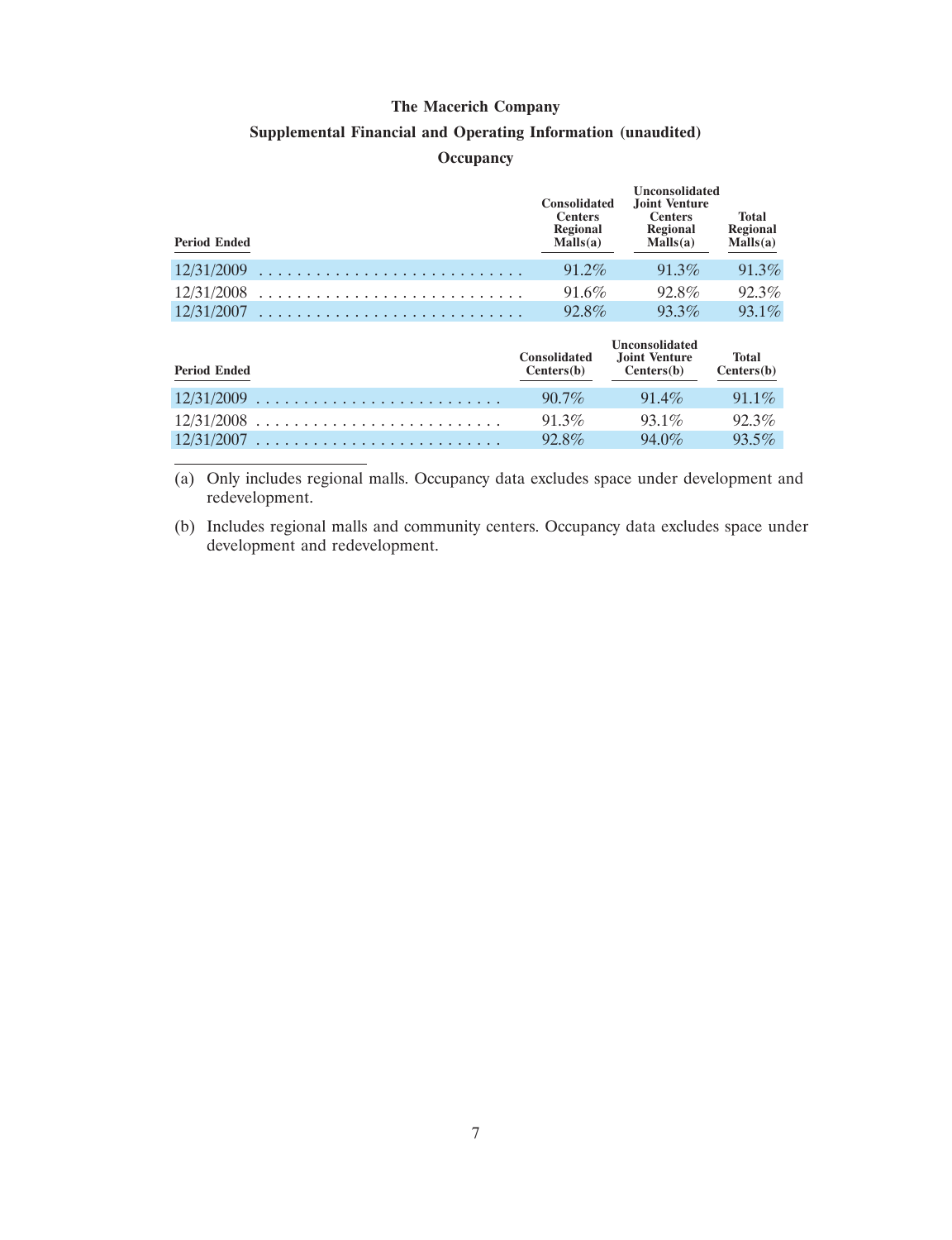#### **Supplemental Financial and Operating Information (unaudited)**

**Rent**

|                                                               | <b>Average Base Rent</b><br>PSF(a) | <b>Average Base Rent</b><br><b>PSF</b> on Leases<br><b>Executed During</b><br>the $Period(b)$ | <b>Average Base Rent</b><br><b>PSF</b> on Leases<br>Expiring(c) |
|---------------------------------------------------------------|------------------------------------|-----------------------------------------------------------------------------------------------|-----------------------------------------------------------------|
| <b>Consolidated Centers</b>                                   |                                    |                                                                                               |                                                                 |
| $12/31/2009 \ldots \ldots \ldots \ldots \ldots \ldots \ldots$ | \$37.77                            | \$38.15                                                                                       | \$34.10                                                         |
| $12/31/2008$                                                  | \$41.39                            | \$42.70                                                                                       | \$35.14                                                         |
| $12/31/2007$                                                  | \$38.49                            | \$43.23                                                                                       | \$34.21                                                         |
| <b>Unconsolidated Joint Venture Centers</b>                   |                                    |                                                                                               |                                                                 |
| $12/31/2009$                                                  | \$45.56                            | \$43.52                                                                                       | \$37.56                                                         |
| $12/31/2008$                                                  | \$42.14                            | \$49.74                                                                                       | \$37.61                                                         |
| 12/31/2007                                                    | \$38.72                            | \$47.12                                                                                       | \$34.87                                                         |

(a) Average base rent per square foot is based on Mall and Freestanding Store GLA for spaces 10,000 square feet and under, occupied as of the applicable date, for each of the Centers owned by the Company. Leases for Promenade at Casa Grande, SanTan Village Power Center and SanTan Village Regional Center were excluded for Years 2007 and 2008. Leases for The Market at Estrella Falls and Santa Monica Place were excluded for Years 2008 and 2009.

- (b) The average base rent per square foot on lease signings executed during the period represents the actual rent to be paid during the first twelve months for tenants 10,000 square feet and under. Lease signings for Promenade at Casa Grande, SanTan Village Power Center and SanTan Village Regional Center were excluded for Years 2007 and 2008. Lease signings for The Market at Estrella Falls and Santa Monica Place were excluded for Years 2008 and 2009.
- (c) The average base rent per square foot on leases expiring during the period represents the final year minimum rent, on a cash basis, for all tenant leases 10,000 square feet and under expiring during the year. Leases for Promenade at Casa Grande, SanTan Village Power Center and SanTan Village Regional Center were excluded for Years 2007 and 2008. Leases for The Market at Estrella Falls and Santa Monica Place were excluded for Years 2008 and 2009.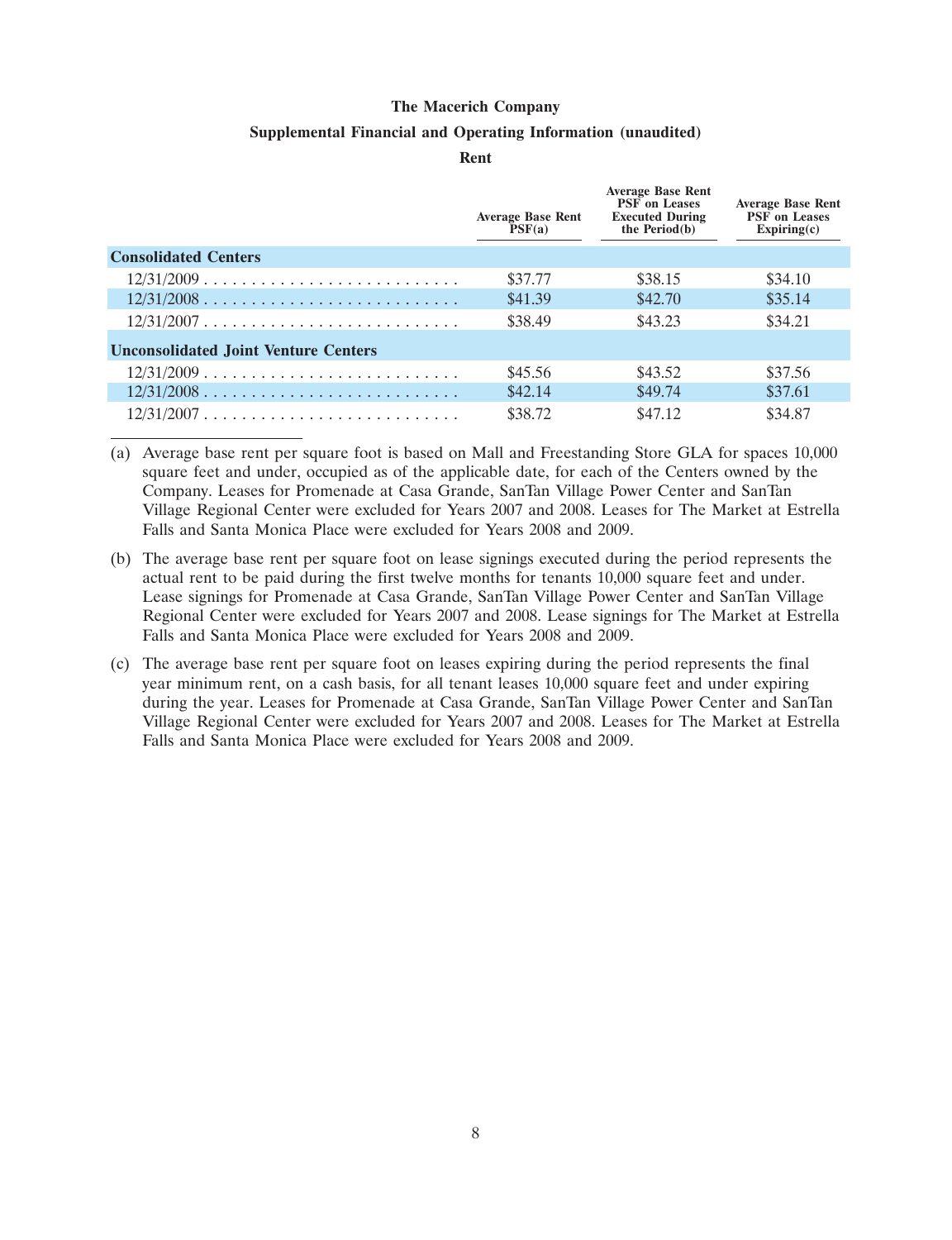### **Supplemental Financial and Operating Information (unaudited)**

# **Cost of Occupancy**

|                                                                   | For Years Ended December 31, |         |          |  |  |
|-------------------------------------------------------------------|------------------------------|---------|----------|--|--|
|                                                                   | 2009                         | 2008    | 2007     |  |  |
| <b>Consolidated Centers</b>                                       |                              |         |          |  |  |
|                                                                   | $91\%$                       | 8.9%    | $8.0\%$  |  |  |
| Percentage rents                                                  | $0.4\%$                      | $0.4\%$ | $0.4\%$  |  |  |
| Expense recoveries(a) $\dots \dots \dots \dots \dots \dots \dots$ | $4.7\%$                      | $4.4\%$ | 3.8%     |  |  |
|                                                                   | $14.2\%$                     | $137\%$ | $12.2\%$ |  |  |

| For Years Ended December 31, |          |         |  |
|------------------------------|----------|---------|--|
| 2009<br>2008                 |          | 2007    |  |
|                              |          |         |  |
| $9.4\%$                      | 8.2%     | $7.3\%$ |  |
| $0.4\%$                      | $0.4\%$  | $0.5\%$ |  |
| $4.3\%$                      | $3.9\%$  | $3.2\%$ |  |
| $14.1\%$                     | $12.5\%$ | 11.0%   |  |
|                              |          |         |  |

(a) Represents real estate tax and common area maintenance charges.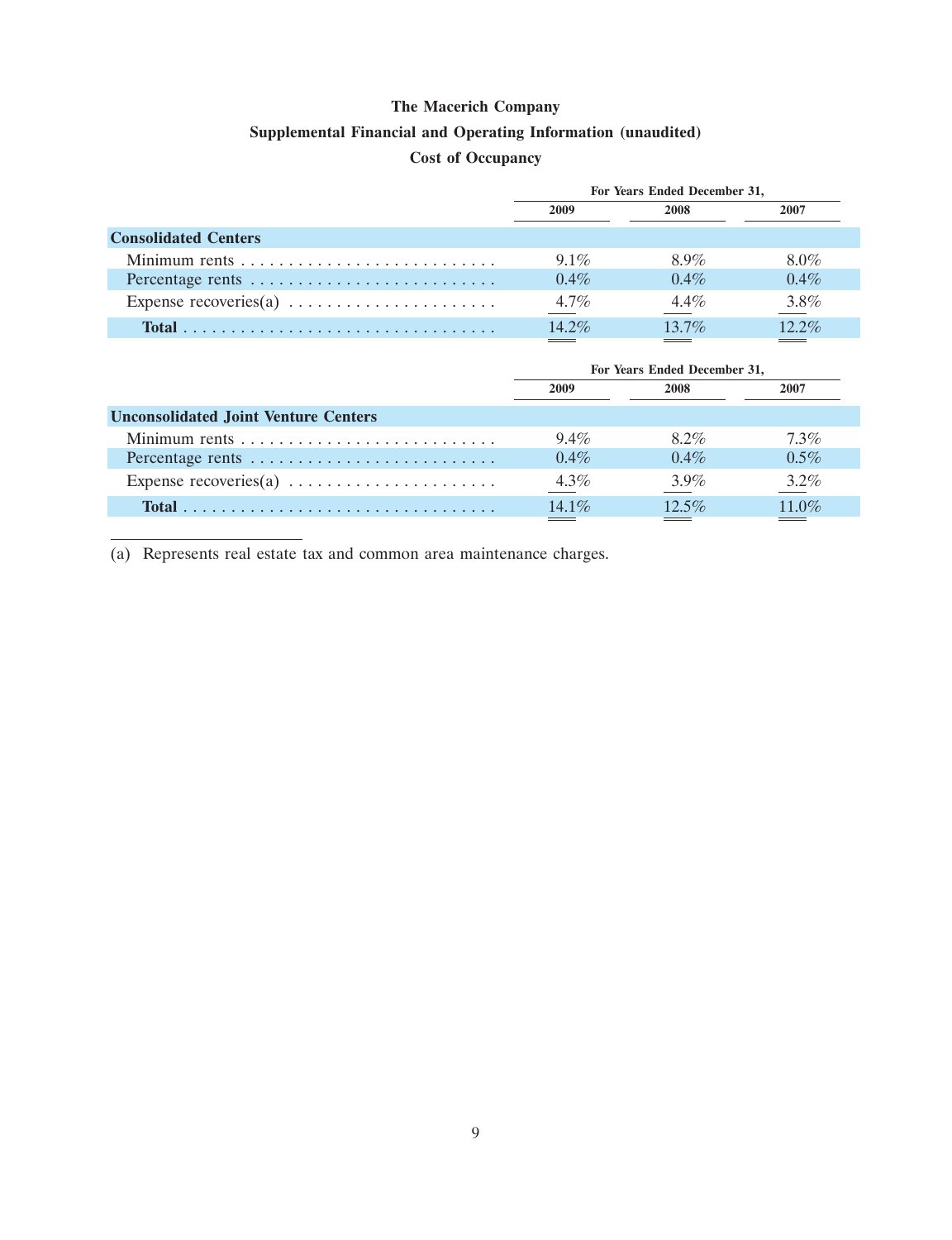# **Supplemental Financial and Operating Information (unaudited)**

## **Summarized Balance Sheet Information**

|                                                               | December 31.<br>2009   | December 31,<br>2008    | December 31,<br>2007   |
|---------------------------------------------------------------|------------------------|-------------------------|------------------------|
|                                                               | dollars in thousands   |                         |                        |
|                                                               | <sup>S</sup><br>93.255 | <sup>\$</sup><br>66.529 | 85,273<br><sup>S</sup> |
| Pro rata cash and cash equivalents on unconsolidated centers. | 71,335<br><sup>S</sup> | 91.103<br><sup>S</sup>  | 56,194<br>S.           |
|                                                               | \$5,657,939            | \$6,371,319             | \$6,187,473            |
| Investment in unconsolidated centers                          | \$1,046,196            | \$1,094,845             | \$785,643              |
|                                                               | \$7,252,471            | \$8,090,435             | \$7,937,097            |
|                                                               | \$4,531,634            | \$5,940,418             | \$5,703,180            |
| Pro rata share of debt on unconsolidated centers              | \$2,258,738            | \$2,017,705             | \$1,820,411            |

(a) Includes construction in process of \$583,334 at December 31, 2009, \$600,773 at December 31, 2008 and \$442,670 at December 31, 2007.

(b) Reflects the Company's adoption of a new accounting pronouncement on convertible debt on January 1, 2009.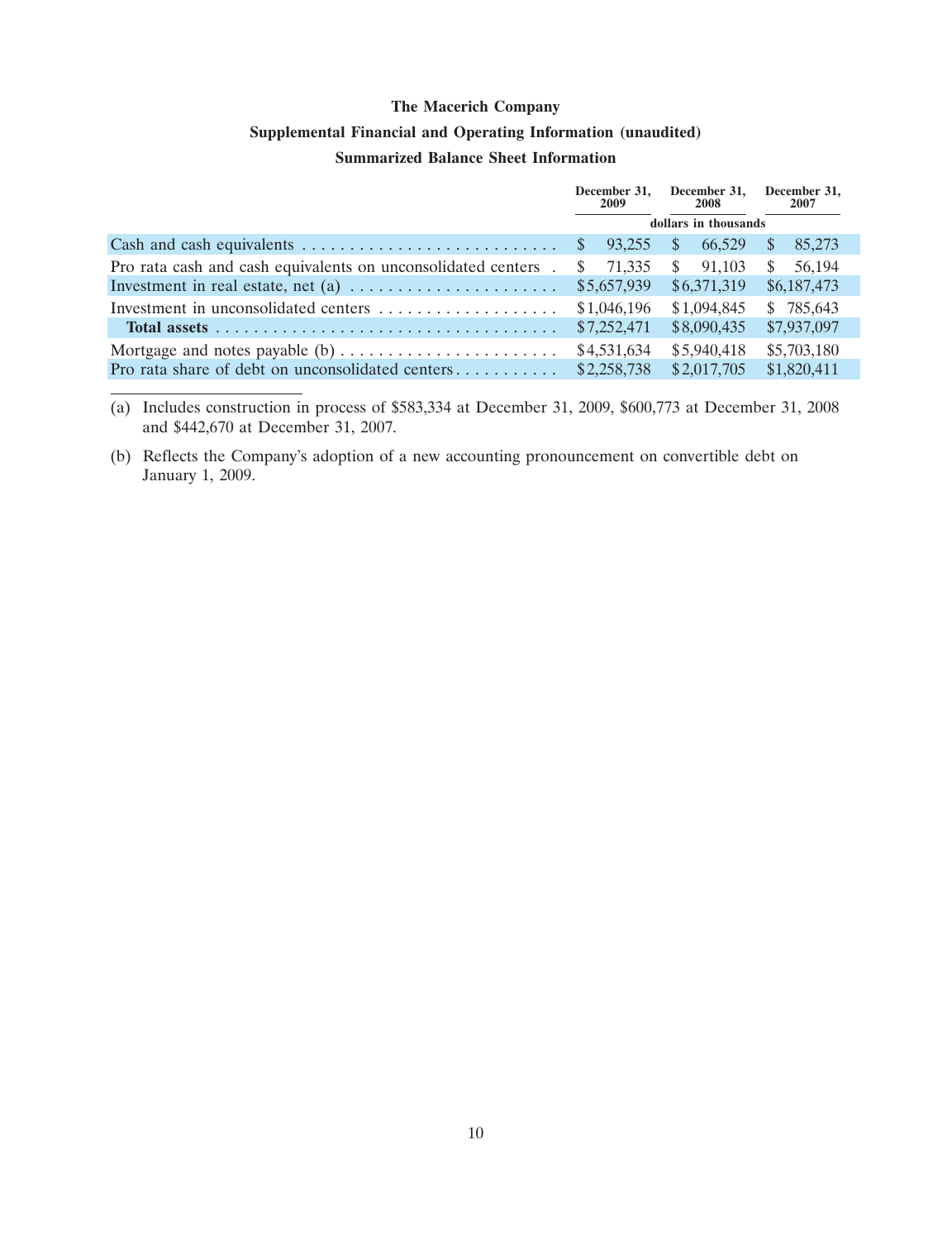# **Supplemental Financial and Operating Information (unaudited)**

## **Debt Summary (at Company's pro rata share)**

| As of December 31, 2009                  |             |             |  |
|------------------------------------------|-------------|-------------|--|
| <b>Fixed Rate</b><br>Floating Rate $(a)$ |             | Total       |  |
| dollars in thousands                     |             |             |  |
|                                          | \$777,822   | \$4,304,968 |  |
| 1,987,603                                | 271,135     | 2,258,738   |  |
| \$5,514,749                              | \$1,048,957 | \$6,563,706 |  |
| $6.24\%$                                 | $2.74\%$    | 5.68%       |  |
|                                          |             | 3.1         |  |

(a) Excludes swapped floating rate debt. Swapped debt is included in the fixed debt category.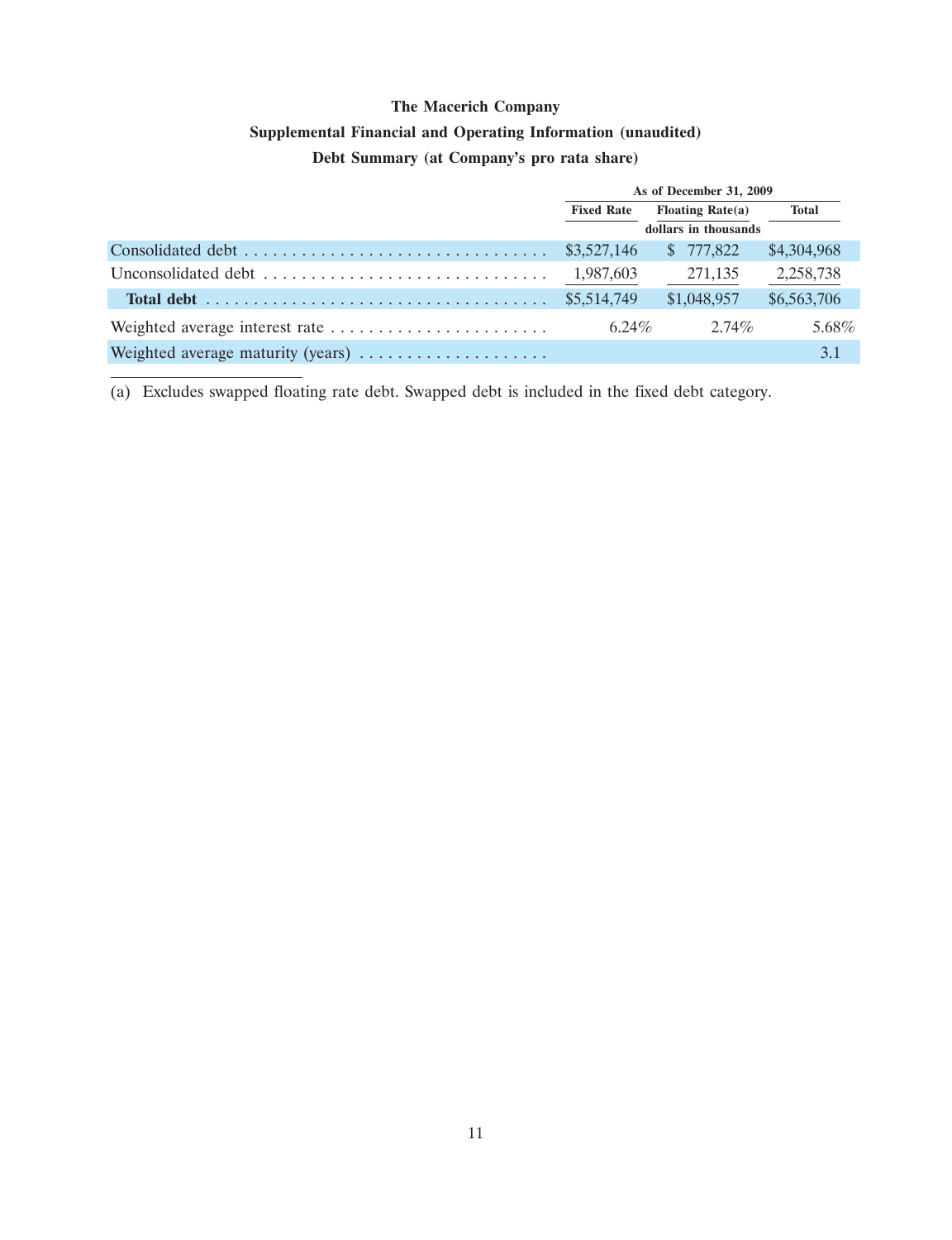### **The Macerich Company Supplemental Financial and Operating Information (Unaudited) Outstanding Debt by Maturity Date**

|                                                                                  | As of December 31, 2009 |                                                |                          |                                          |                                 |
|----------------------------------------------------------------------------------|-------------------------|------------------------------------------------|--------------------------|------------------------------------------|---------------------------------|
| Center/Entity (dollars in thousands)                                             | <b>Maturity Date</b>    | <b>Effective</b><br><b>Interest</b><br>Rate(a) | Fixed                    | <b>Floating</b>                          | <b>Total Debt</b><br>Balance(a) |
| <b>I. Consolidated Assets:</b>                                                   |                         |                                                |                          |                                          |                                 |
| Macerich Partnership Line of Credit(b) $\ldots \ldots \ldots$                    | 04/25/10                | $6.33\%$                                       | \$655,000                | $\mathbf{s}$<br>$\overline{\phantom{0}}$ | \$655,000                       |
|                                                                                  | 05/01/10                | $8.15\%$                                       | 24,309                   | $\equiv$                                 | 24,309                          |
| Vintage Faire Mall                                                               | 09/01/10                | 7.92%                                          | 62,186                   |                                          | 62,186                          |
|                                                                                  | 11/01/10                | $7.79\%$                                       | 76.652                   | $\equiv$                                 | 76,652                          |
|                                                                                  | 01/01/11                | 8.20%                                          | 71,486                   | —                                        | 71,486                          |
|                                                                                  | 01/01/11                | $5.81\%$                                       | 125,000                  | $\equiv$                                 | 125,000                         |
|                                                                                  | 02/01/11                | 4.64%                                          | 163,111                  |                                          | 163,111                         |
| Twenty Ninth Street(c) $\ldots \ldots \ldots \ldots \ldots \ldots \ldots \ldots$ | 03/25/11                | $10.02\%$                                      | 106,703                  |                                          | 106,703                         |
| Shoppingtown Mall $\ldots \ldots \ldots \ldots \ldots \ldots \ldots \ldots$      | 05/11/11                | $5.01\%$                                       | 41.381                   |                                          | 41.381                          |
|                                                                                  | 05/15/11                | 7.13%                                          | 35,550                   | <u>a a</u>                               | 35,550                          |
|                                                                                  | 07/07/11                | $4.68\%$                                       | 82,939                   | $\equiv$                                 | 82,939                          |
|                                                                                  | 07/10/11                | $6.90\%$                                       | 88,297                   |                                          | 88,297                          |
|                                                                                  | 08/31/11                | 7.25%                                          | 79,371                   | $\overline{\phantom{0}}$                 | 79,371                          |
|                                                                                  | 08/31/11                | $7.00\%$                                       | 6,426                    | $\equiv$                                 | 6,426                           |
|                                                                                  | 10/01/11                | $7.57\%$                                       | 41.430                   | $\overline{\phantom{0}}$                 | 41.430                          |
|                                                                                  | 12/01/11                | 5.86%                                          | 60,000                   |                                          | 60,000                          |
| Hilton Village                                                                   | 02/01/12                | $5.27\%$                                       | 8,564                    |                                          | 8,564                           |
| The Macerich Company—Convertible Senior Notes $(e)$                              | 03/15/12                | $5.41\%$                                       | 614,245                  | $\equiv$                                 | 614,245                         |
|                                                                                  | 06/01/12                | 5.84%                                          | 77,497                   | $\overline{\phantom{0}}$                 | 77,497                          |
| Chandler Fashion Center(d) $\ldots \ldots \ldots \ldots \ldots \ldots$           | 11/01/12                | $5.21\%$                                       | 49,173                   | $\equiv$                                 | 49.173                          |
|                                                                                  | 11/01/12                | $6.00\%$                                       | 32,504                   | $\overline{\phantom{0}}$                 | 32,504                          |
|                                                                                  | 11/01/12                | $4.99\%$                                       | 13,869                   | $\equiv$                                 | 13,869                          |
|                                                                                  | 01/15/13                | 5.41%                                          | 172,500                  |                                          | 172,500                         |
|                                                                                  | 09/01/13                | 6.34%                                          | 26,353                   | $\overline{\phantom{0}}$                 | 26,353                          |
|                                                                                  | 12/01/13                | 5.11%                                          | 38,854                   |                                          | 38,854                          |
|                                                                                  | 01/01/15                | 4.98%                                          | 84,000                   | $\equiv$                                 | 84,000                          |
|                                                                                  | 08/01/15                | $6.76\%$                                       | 167,561                  | $=$                                      | 167,561                         |
| Flagstaff Mall                                                                   | 11/01/15                | $5.03\%$                                       | 37,000                   | $\equiv$                                 | 37,000                          |
|                                                                                  | 11/05/15                | 6.39%                                          | 88,854                   |                                          | 88,854                          |
|                                                                                  | 02/01/16                | $5.59\%$                                       | 120,000                  | $\overline{\phantom{0}}$                 | 120,000                         |
|                                                                                  | 05/01/16                | 5.83%                                          | 115,000                  |                                          | 115,000                         |
|                                                                                  | 06/01/16                | 6.46%                                          | 15,451                   | <u>in a</u>                              | 15,451                          |
|                                                                                  | 01/01/24                | 9.07%                                          | 52,369                   | $=$                                      | 52,369                          |
|                                                                                  | 03/01/29                | $9.49\%$                                       | 53,936                   | $\equiv$                                 | 53,936                          |
|                                                                                  | 11/01/29                | 11.08%                                         | 39,575                   |                                          | 39,575                          |
| Total Fixed Rate Debt for Consolidated Assets                                    |                         | 6.27%                                          | \$3,527,146              | \$                                       | \$3,527,146                     |
|                                                                                  | 02/28/10                | 1.31%                                          | $\mathcal{S}$            | \$50,000                                 | $\mathbb{S}$<br>50,000          |
| Promenade at Casa Grande(f)                                                      | 08/16/10                | $1.70\%$                                       |                          | 44.426                                   | 44,426                          |
|                                                                                  | 12/09/10                | 2.11%                                          | $\qquad \qquad =$        | 30,000                                   | 30,000                          |
|                                                                                  | 05/06/11                | $2.09\%$                                       | $\overline{\phantom{0}}$ | 100,000                                  | 100,000                         |
|                                                                                  | 06/05/11                | $3.24\%$                                       |                          | 175,000                                  | 175,000                         |
| SanTan Village Regional Center(g) $\ldots \ldots \ldots \ldots \ldots$           | 06/13/11                | $2.93\%$                                       | ÷,                       | 115,625                                  | 115,625                         |
|                                                                                  | 07/10/11                | 2.28%                                          |                          | 165,000                                  | 165,000                         |
|                                                                                  | 07/10/11                | $2.83\%$                                       | $\equiv$                 | 3,927                                    | 3,927                           |
|                                                                                  | 08/31/12                | $6.30\%$                                       |                          | 85,000                                   | 85,000                          |
| Northgate Mall $\ldots \ldots \ldots \ldots \ldots \ldots \ldots \ldots \ldots$  | 01/01/13                | $6.90\%$                                       | $\overline{\phantom{0}}$ | 8,844                                    | 8,844                           |
| Total Floating Rate Debt for Consolidated Assets                                 |                         | 2.96%                                          | \$                       | \$777,822                                | 777,822<br>\$                   |
| Total Debt for Consolidated Assets                                               |                         | 5.67%                                          | \$3,527,146              | \$777,822                                | \$4,304,968                     |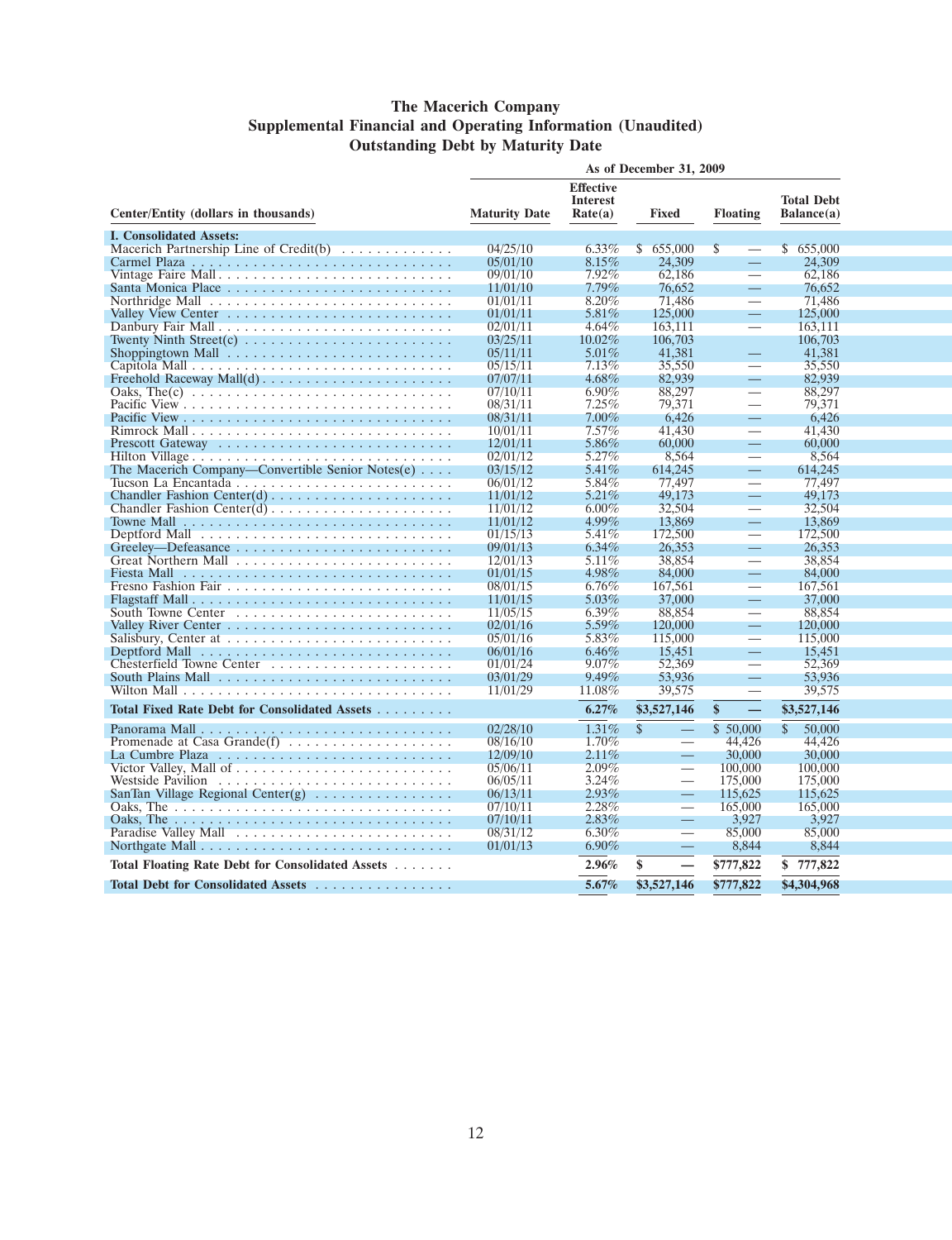#### **The Macerich Company Supplemental Financial and Operating Information (Unaudited) Outstanding Debt by Maturity Date**

|                                                          | As of December 31, 2009 |                                         |                          |                                          |                                 |
|----------------------------------------------------------|-------------------------|-----------------------------------------|--------------------------|------------------------------------------|---------------------------------|
|                                                          | <b>Maturity Date</b>    | <b>Effective</b><br>Interest<br>Rate(a) | <b>Fixed</b>             |                                          | <b>Total Debt</b><br>Balance(a) |
| Center/Entity (dollars in thousands)                     |                         |                                         |                          | <b>Floating</b>                          |                                 |
| II. Unconsolidated Assets (At Company's pro rata share): |                         |                                         |                          |                                          |                                 |
|                                                          | 04/11/10                | $6.11\%$                                | <sup>\$</sup><br>28,700  | $\mathbb{S}$<br>$\overline{\phantom{0}}$ | $\mathbb{S}$<br>28,700          |
|                                                          | 06/01/10                | 8.14%<br>5.28%                          | 28,342                   | L.                                       | 28.342                          |
|                                                          | 07/01/10<br>12/11/10    | 7.44%                                   | 19,435<br>36,749         | $\overline{\phantom{0}}$                 | 19,435<br>36,749                |
|                                                          | 02/11/11                | $5.06\%$                                | 25,602                   | $\overline{\phantom{0}}$                 | 25,602                          |
|                                                          | 10/01/11                | $6.38\%$                                | 25,416                   |                                          | 25,416                          |
|                                                          | 02/01/12                | $5.33\%$                                | 15,705                   | $\overline{\phantom{0}}$                 | 15,705                          |
|                                                          | 05/10/12                | 5.97%                                   | 90.660                   |                                          | 90.660                          |
|                                                          | 05/10/12                | $8.33\%$                                | 40.514                   | $\qquad \qquad -$                        | 40.514                          |
|                                                          | 05/10/12                | $8.33\%$                                | 39.133                   |                                          | 39.133                          |
|                                                          | 01/01/13                | $6.02\%$                                | 15,035                   |                                          | 15,035                          |
|                                                          | 01/02/13                | 4.99%                                   | 3,696                    |                                          | 3.696                           |
|                                                          | 03/01/13                | 7.78%                                   | 65,602                   | $\overline{\phantom{0}}$                 | 65,602                          |
|                                                          | 03/01/13                | $7.00\%$                                | 106,708                  |                                          | 106,708                         |
|                                                          | 07/08/13                | $5.66\%$                                | 275,000                  | <u>—</u>                                 | 275,000                         |
|                                                          | 12/01/13                | $5.26\%$                                | 45,144                   |                                          | 45,144                          |
|                                                          | 02/17/14                | 4.78%                                   | 162,411                  | $\overline{\phantom{0}}$                 | 162,411                         |
|                                                          | 05/15/14                | $7.52\%$                                | 31,213                   |                                          | 31,213                          |
|                                                          | 10/01/14                | $8.25\%$                                | 29,967                   |                                          | 29,967                          |
|                                                          | 06/01/15                | 5.43%                                   | 127,500                  |                                          | 127,500                         |
|                                                          | 08/15/15                | $6.12\%$                                | 73.785                   | and the                                  | 73,785                          |
|                                                          | 11/01/15                | $6.39\%$                                | 14.850                   |                                          | 14.850                          |
|                                                          | 11/01/15                | $6.37\%$                                | 9,450                    | -                                        | 9,450                           |
|                                                          | 01/01/16                | $6.04\%$                                | 126,068                  |                                          | 126,068                         |
|                                                          | 06/01/16                | 5.80%                                   | 84,000                   |                                          | 84,000                          |
|                                                          | 06/01/16                | 5.81%                                   | 88,150                   | =                                        | 88,150                          |
|                                                          | 06/01/16                | 5.84%                                   | 58,291                   | $\equiv$                                 | 58,291                          |
|                                                          | 06/01/16                | 5.82%                                   | 43.625                   | –                                        | 43.625                          |
|                                                          | 06/01/16                | 5.82%                                   | 47,000                   | -                                        | 47,000                          |
|                                                          | 06/01/16                | 5.82%                                   | 50,750                   | $\overline{\phantom{0}}$                 | 50,750                          |
| Valley Mall $(50\%)$                                     | 06/01/16                | $5.85\%$                                | 22,670                   | $\qquad \qquad =$                        | 22,670                          |
|                                                          | 06/15/16                | $7.52\%$                                | 102.037                  |                                          | 102,037                         |
| West Acres $(19\%)$                                      | 10/01/16                | 6.41%                                   | 12,543                   |                                          | 12.543                          |
|                                                          | 11/01/16                | 7.27%                                   | 40.048                   |                                          | 40.048                          |
|                                                          | 01/01/33                | $6.35\%$                                | 1,804                    |                                          | 1,804                           |
| Total Fixed Rate Debt for Unconsolidated Assets          |                         | 6.18%                                   | \$1,987,603              | \$<br>—                                  | \$1,987,603                     |
|                                                          | 02/09/10                | $1.71\%$                                | $\overline{\phantom{a}}$ | 16,800                                   | 16,800                          |
|                                                          | 02/09/10                | 3.68%                                   |                          | 3.240                                    | 3,240                           |
|                                                          | 03/04/10                | $1.33\%$                                | $\equiv$                 | 25,750                                   | 25,750                          |
|                                                          | 09/09/10                | $0.60\%$                                |                          | 22,498                                   | 22,498                          |
|                                                          | 10/09/10                | $1.11\%$                                | $\equiv$                 | 31,125                                   | 31.125                          |
|                                                          | 11/18/10                | 3.25%                                   | $\overline{\phantom{a}}$ | 1,049                                    | 1,049                           |
|                                                          | 12/17/10                | $1.15\%$                                | $\overline{\phantom{0}}$ | 10,700                                   | 10,700                          |
| Chandler Village Center (50%)                            | 01/15/11                | 1.43%                                   |                          | 8,643                                    | 8,643                           |
|                                                          | 06/01/11                | $2.52\%$                                | $\equiv$                 | 11,590                                   | 11,590                          |
|                                                          | 07/01/11                | $1.12\%$                                |                          | 102,000                                  | 102,000                         |
|                                                          | 08/21/11                | $7.28\%$                                | $\overline{\phantom{0}}$ | 37,740                                   | 37,740                          |
| Total Floating Rate Debt for Unconsolidated Assets       |                         | 2.10%                                   | \$                       | 271,135<br>\$                            | \$271,135                       |
| Total Debt for Unconsolidated Assets                     |                         | 5.69%                                   | \$1,987,603              | \$271,135                                | \$2,258,738                     |
|                                                          |                         | 5.68%                                   | \$5,514,749              | \$1,048,957                              | \$6,563,706                     |
|                                                          |                         |                                         | 84.02%                   | 15,98%                                   | 100.00%                         |

*(a) The debt balances include the unamortized debt premiums/discounts. Debt premiums/discounts represent the excess of the fair value of debt over the principal value of debt assumed in various acquisitions and are amortized into interest expense over the remaining term of the related debt in a manner that approximates the effective interest method.The annual interest rate in the above table represents the effective interest rate, including the debt premiums/discounts and loan financing costs.*

(b) This debt has two interest rate swap agreements which effectively fixed the interest rate on \$255.0 million until April 15, 2010 and the<br>remaining \$400.0 million until April 25, 2011. The Company is in the process of e

*(c) This debt has an interest rate swap agreement which effectively fixed the interest rate until April 15, 2010.*

*(d) This property is a consolidated joint venture. The above debt balance represents the Company's pro rata share of 50.1%.*

*(e) These convertible senior notes were issued on 3/16/07 in an aggregate amount of \$950.0 million. The above table includes the unamortized discount of \$23.9 million and the annual interest rate represents the effective interest rate, including the discount. In 2009, the Company retired \$89.1 million of the notes. Additionally, as a result of the adoption of a new accounting pronouncement on convertible debt on January 1, 2009, the Company allocated \$34.8 million of the initial loan amount to equity as of the date of the adoption.*

*(f) This property is a consolidated joint venture. The above debt balance represents the Company's pro rata share of 51.3%.*

*(g) This property is a consolidated joint venture. The above debt balance represents the Company's pro rata share of 84.9%.*